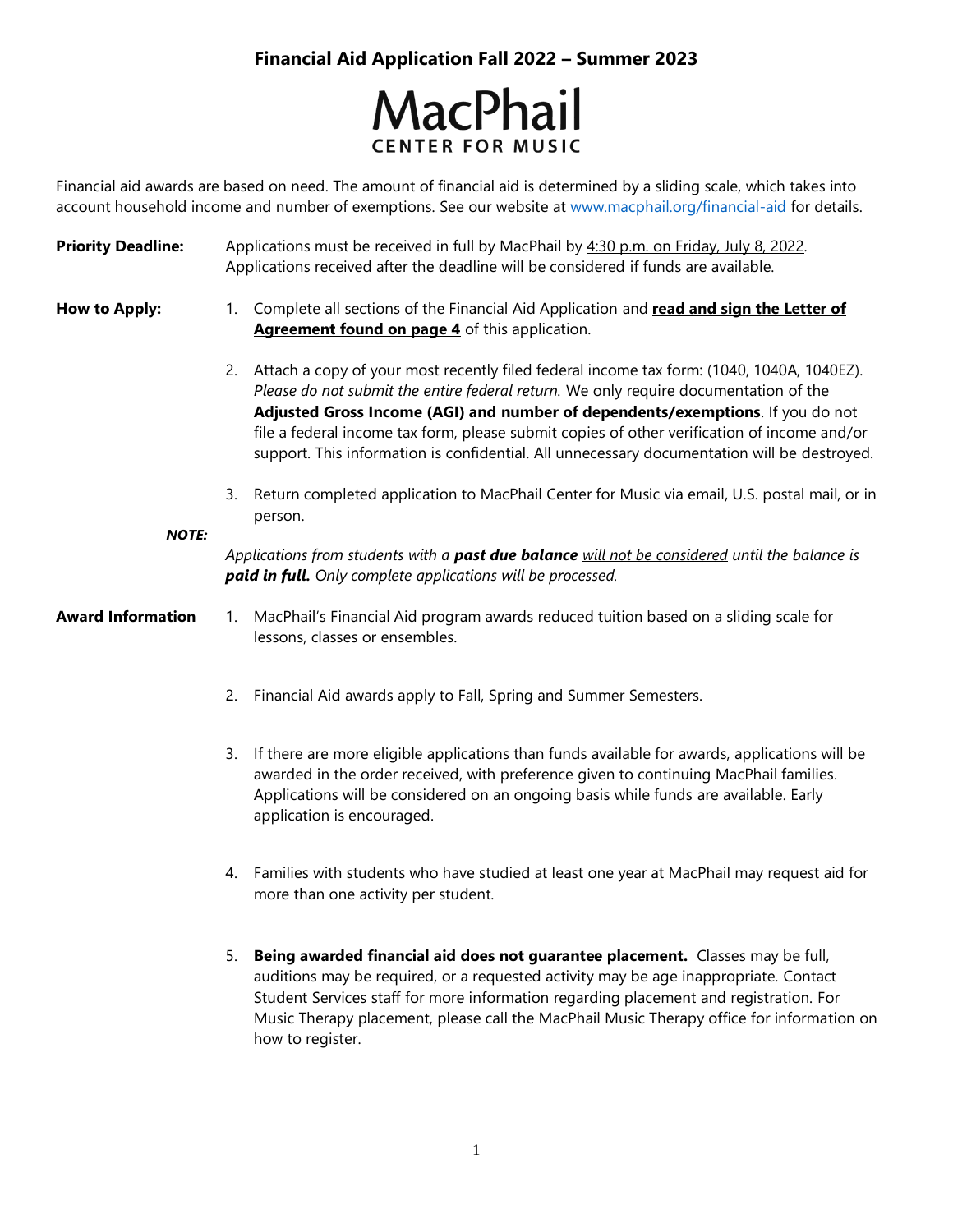**Notification:** Individuals will receive notification of application results no later than August 1, 2022. For applications turned in after the deadline, you will be notified within two weeks.

**Deadlines to Claim Rewards:** Fall semester awards must be claimed by Tuesday, September 6, 2022. Spring semester awards must be claimed by Monday, January 30, 2023. Summer semester awards must be claimed by Monday, June 10, 2023.

> **Failure to pay tuition not covered by the award by these dates may result in the loss of aid.**

#### **Return Materials to: Twin Cities:**

MacPhail Center for Music - Financial Aid 501 South 2nd Street Minneapolis, MN 55401

**Email:** [financialaid@macphail.org](mailto:financialaid@macphail.org)

#### **Austin:**

MacPhail Center for Music – Financial Aid 205 4<sup>th</sup> St. NW, Suite B Austin, MN 55912 **Email:** [grush.erin@macphail.org](mailto:grush.erin@macphail.org) **Subject:** Financial Aid App (your last name)

#### **Music Therapy:**

MacPhail Center for Music ATTN: MT Financial Aid Application 501 Sount 2<sup>nd</sup> Street Minneapolis, MN 55401

**Email:** [MTFinancialAid@macphail.org](mailto:MTFinancialAid@macphail.org) **Subject:** Financial Aid App (student first and last name)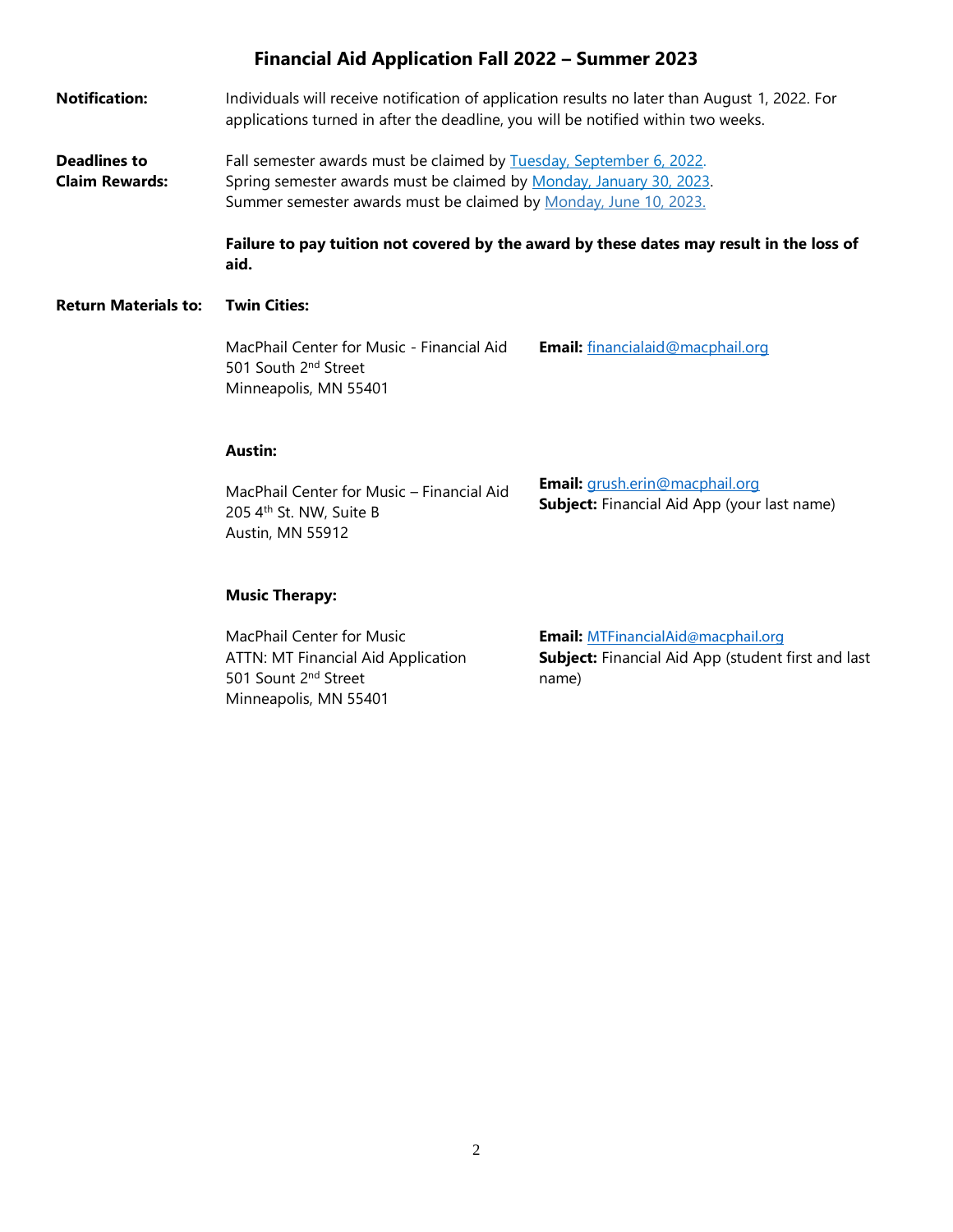# **Applicant Information**

**Only completed financial aid applications will be considered.** Attach a copy of your most recently filed federal income tax form (1040, 1040A, 1040EZ.) We only need to see the **AGI and number of exemptions**. *Please do not submit the entire federal return.* If you do not file a federal income tax form, submit copies of other verification of income and/or support, such as a Social Security statement.

# **Family Information:**

| <b>Financial Information: Annual Household Income</b> | $\left\{\begin{array}{c} \begin{array}{c} \end{array} \right\}$ - If yes: attach a copy of form 1040<br>> Do you file federal tax forms 1040, 1040A or 1040EZ?   Yes / No  - If no: provide verification<br>of income received* |
|-------------------------------------------------------|---------------------------------------------------------------------------------------------------------------------------------------------------------------------------------------------------------------------------------|
| \$                                                    | <b>EXAGINATION CONTROVER 2021</b> federal income tax form                                                                                                                                                                       |
|                                                       | <b>Number of exemptions</b> (total of adults and children as listed on your federal income tax form)                                                                                                                            |
|                                                       | *If you do not file taxes, list other income (please attach proof):                                                                                                                                                             |
| Description of income:                                | Amount of income:<br>$\frac{1}{2}$                                                                                                                                                                                              |
|                                                       | $\frac{1}{2}$                                                                                                                                                                                                                   |
|                                                       |                                                                                                                                                                                                                                 |
|                                                       |                                                                                                                                                                                                                                 |
| <b>Special Circumstances:</b>                         |                                                                                                                                                                                                                                 |

Please list any special circumstances that significantly affect income changes in 2020/2021 (*loss of job, wage reduction, hour reduction, major medical expenses, etc.)* If you have no income, please explain how you are living without income *(living with family, receiving assistance, etc.)* **For longer answers, attach separate sheet.**

\_\_\_\_\_\_\_\_\_\_\_\_\_\_\_\_\_\_\_\_\_\_\_\_\_\_\_\_\_\_\_\_\_\_\_\_\_\_\_\_\_\_\_\_\_\_\_\_\_\_\_\_\_\_\_\_\_\_\_\_\_\_\_\_\_\_\_\_\_\_\_\_\_\_\_\_\_\_\_\_\_\_\_\_\_\_\_\_\_\_\_\_\_\_\_\_\_\_\_\_\_\_\_\_\_\_\_\_\_\_\_\_\_\_

\_\_\_\_\_\_\_\_\_\_\_\_\_\_\_\_\_\_\_\_\_\_\_\_\_\_\_\_\_\_\_\_\_\_\_\_\_\_\_\_\_\_\_\_\_\_\_\_\_\_\_\_\_\_\_\_\_\_\_\_\_\_\_\_\_\_\_\_\_\_\_\_\_\_\_\_\_\_\_\_\_\_\_\_\_\_\_\_\_\_\_\_\_\_\_\_\_\_\_\_\_\_\_\_\_\_\_\_\_\_\_\_\_\_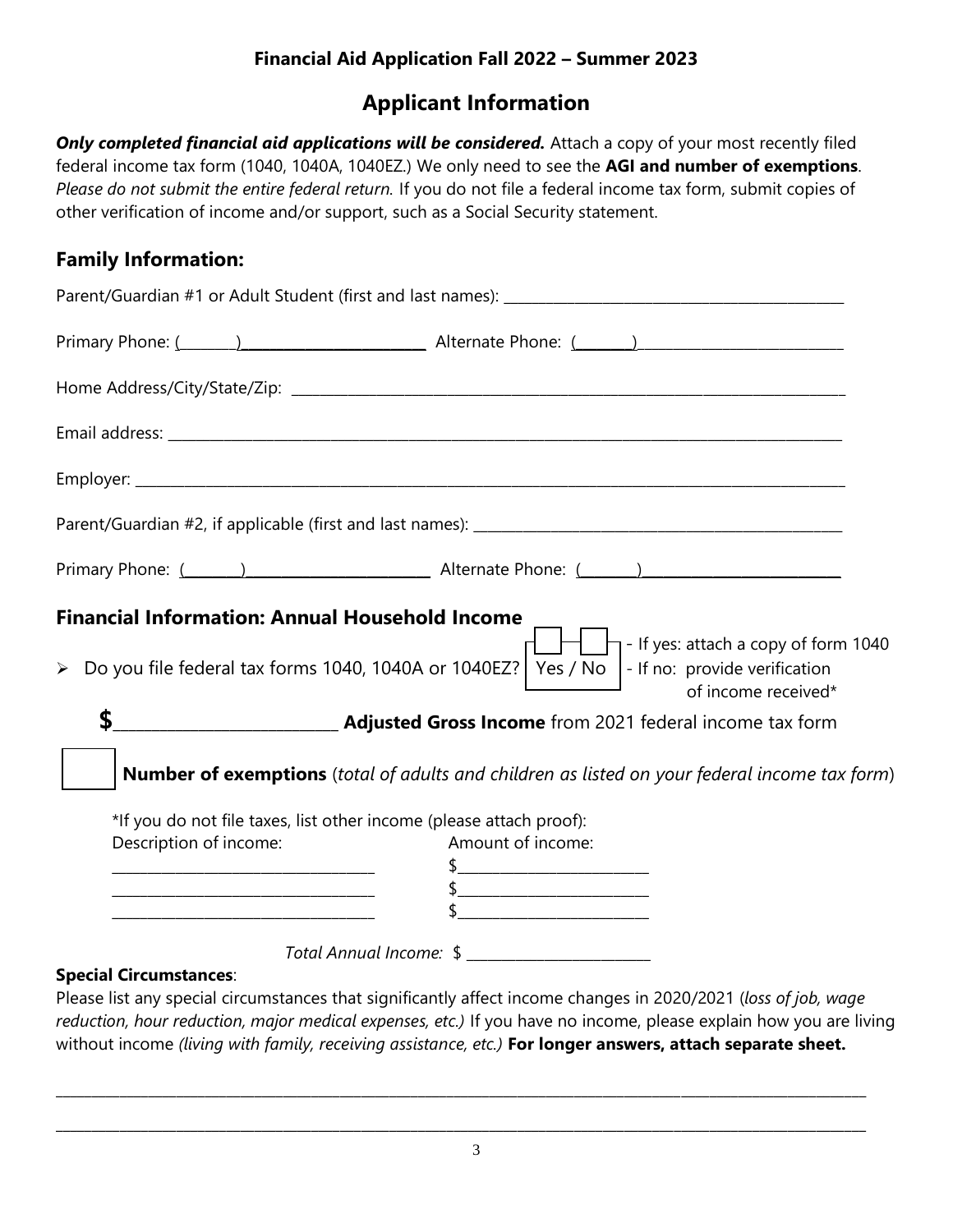# **Student Intended Lesson/Class Information**

List the activities for which each student will be requesting aid. Students who have studied at least one year at MacPhail may request aid for more than one activity. If awarded aid, the aid can only be applied to the activity/activities which are listed on this form. Future requests will be considered only if funds are available. Please complete as much information below as possible. **Note: This is NOT a Registration Form**

| <b>Student Name</b><br>(first and last) | New or<br>Continuing<br>Student | Birth<br>Date | Race or ethnicity,<br>please choose from the<br>following*:<br>D. Asian<br>A. African American<br><b>B. Native American</b><br>E. Latino<br>C. European American F. Other | Activity that the<br>Financial Aid will<br>be used for | Lesson<br>Length | Teacher Name<br>(if known) | Aid<br>requested<br>is for:<br>Entire year<br>Yes or no? | Location<br>$AV = Apple Valley$<br>$CHAN = Chanhassen$<br>MPLS = Minneapolis<br>$O = Online$<br>WBL = White Bear Lake |
|-----------------------------------------|---------------------------------|---------------|---------------------------------------------------------------------------------------------------------------------------------------------------------------------------|--------------------------------------------------------|------------------|----------------------------|----------------------------------------------------------|-----------------------------------------------------------------------------------------------------------------------|
|                                         |                                 |               |                                                                                                                                                                           |                                                        |                  |                            |                                                          |                                                                                                                       |
|                                         |                                 |               |                                                                                                                                                                           |                                                        |                  |                            |                                                          |                                                                                                                       |
|                                         |                                 |               |                                                                                                                                                                           |                                                        |                  |                            |                                                          |                                                                                                                       |
|                                         |                                 |               |                                                                                                                                                                           |                                                        |                  |                            |                                                          |                                                                                                                       |
|                                         |                                 |               |                                                                                                                                                                           |                                                        |                  |                            |                                                          |                                                                                                                       |
|                                         |                                 |               |                                                                                                                                                                           |                                                        |                  |                            |                                                          |                                                                                                                       |
|                                         |                                 |               |                                                                                                                                                                           |                                                        |                  |                            |                                                          |                                                                                                                       |
|                                         |                                 |               |                                                                                                                                                                           |                                                        |                  |                            |                                                          |                                                                                                                       |
|                                         |                                 |               |                                                                                                                                                                           |                                                        |                  |                            |                                                          |                                                                                                                       |

\* Comprehensive data about our students supports our success in raising funds to maintain and grow our financial aid program. All information will be kept strictly anonymous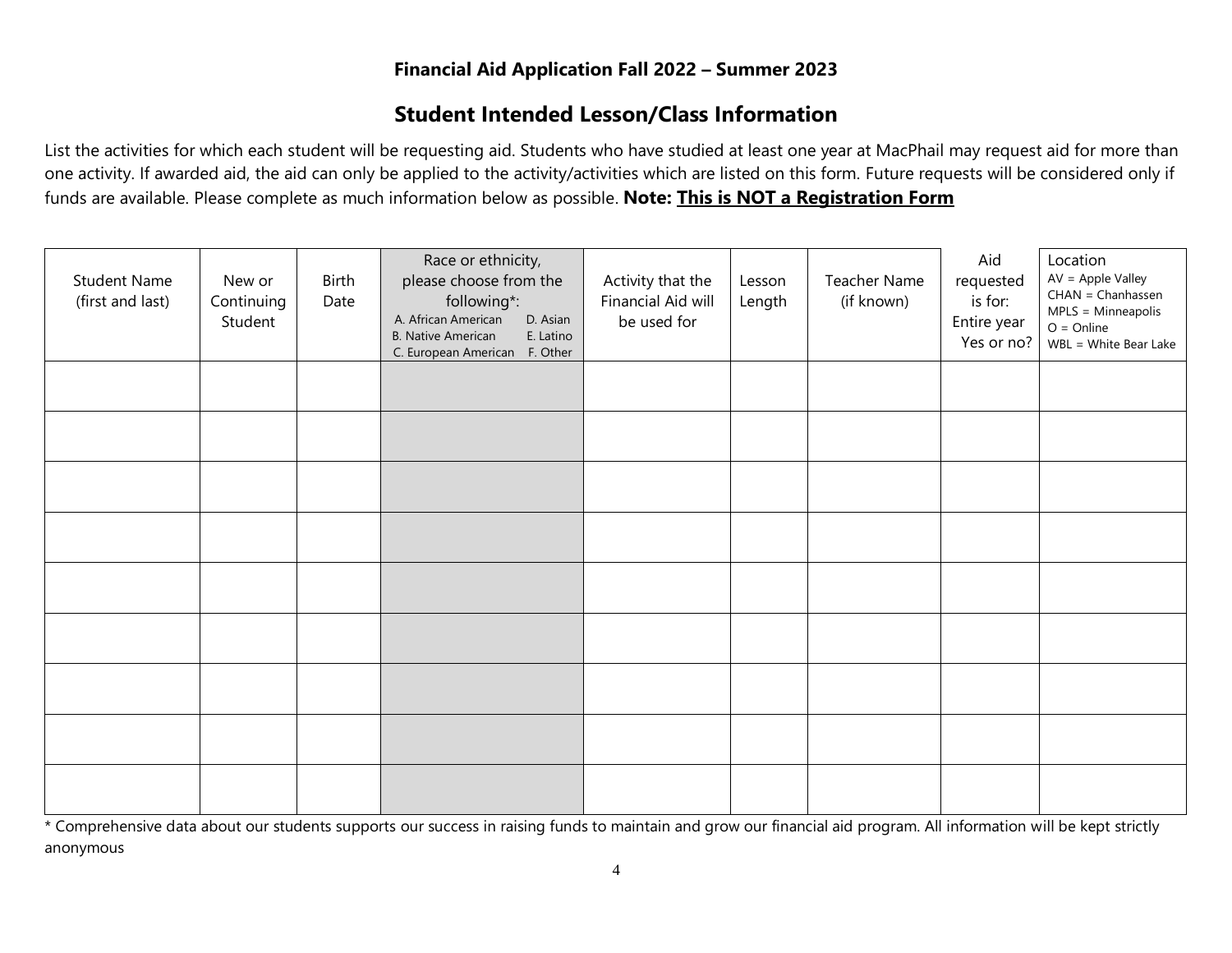## **Letter of Agreement**

# **Names of Student(s):**

### **Award Expectations:**

MacPhail Center for Music strives to transform lives and enrich our community through music education. As a potential recipient of financial aid, you must meet the five expectations outlined below. This will ensure that you receive the best possible music education and that MacPhail makes the best use of its limited financial resources.

- 1. Aid recipients will attend all lessons, classes and ensembles for which they are registered. If the recipient is unable to attend a session, notification will be given to the teacher as soon as possible. Repeated absences will jeopardize a recipient's financial aid eligibility. **For parents of students under 18, clear and consistent communication with teachers is expected.**
- 2. Recipients must be on time for all lessons/classes.
- 3. Recipients must bring appropriate materials to lessons/classes. In addition, recipients must practice and prepare for each lesson according to requirements designed by the teacher and student.
- 4. Recipients must receive a positive evaluation from teacher.
- 5. Recipients must meet established deadlines for tuition bills not covered by financial aid.

#### **Failure to meet the above expectations may result in the loss of aid and/or suspension of lessons.**

I certify that I have provided current, accurate and truthful information. I understand that, should I receive financial aid, I will be responsible for paying any tuition balance and applicable fees by indicated deadlines. I have read the expectations outlining attendance and other guidelines and understand that my instructor will be aware that I receive financial aid (but not the amount) to help the evaluation process.

## **Parent/Guardian #1 or Adult Student signature:** \_\_\_\_\_\_\_\_\_\_\_\_\_\_\_\_\_\_\_\_\_\_\_\_\_\_\_\_\_\_\_\_\_\_\_\_ Date \_\_\_\_\_\_\_\_\_\_\_\_\_\_\_

**Due Date:** Completed Financial Aid Application and Federal Income Tax forms are due by 4:30 p.m. on Friday, July 8, 2022. Applications received after 4:30 p.m. on July 8, 2022 will be considered if funds remain available.

#### **Return Materials to: Twin Cities:**

MacPhail Center for Music - Financial Aid 501 South 2<sup>nd</sup> Street Minneapolis, MN 55401 **Email:** financialaid@macphail.org